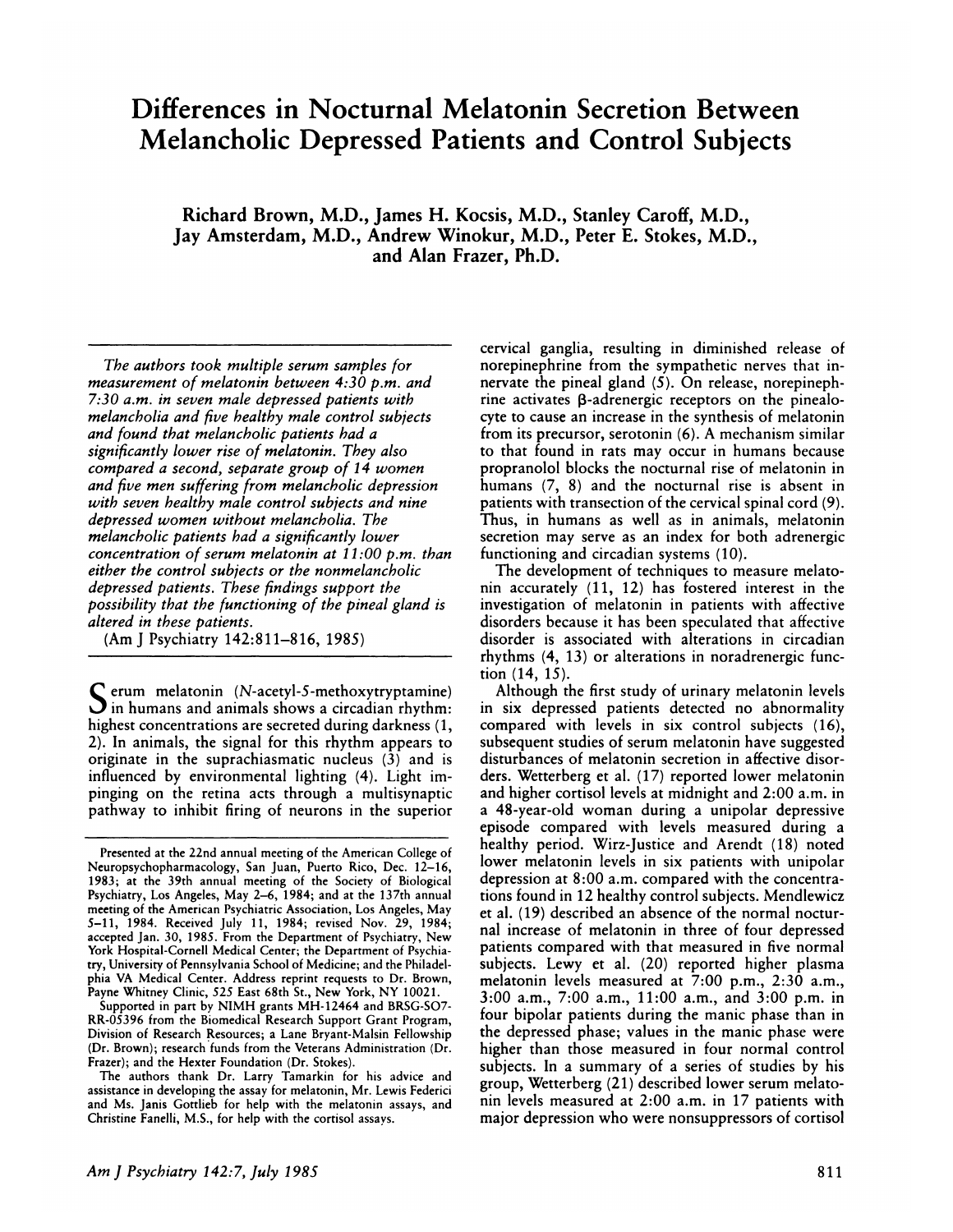in response to dexamethasone compared with levels in 22 control subjects and 15 patients with major depression who had normal suppression of cortisol in response to dexamethasone.

Such results and our interest in the effects of antidepressants on noradrenergic function (22, 23) caused us to measure both daytime and nighttime concentrations of melatonin in patients with affective disorders and in healthy control subjects. The results show that patients with affective disorders, especially those with the clinical symptoms associated with melancholia, have a reduced nocturnal secretion of the pineal hormone.

# **METHOD**

Two separate but related studies were performed, one in Philadelphia and one in New York City;

# *Philadelphia*

In the first study two male outpatients with depression were studied at the Clinical Research Center of the Hospital of the University of Pennsylvania and five male inpatients with depression were studied at the Philadelphia Veterans Administration (VA) Medical Center. All patients met *DSM-III* criteria for major depressive disorder with melancholia. In addition, five healthy male control subjects with no significant medical or psychiatric history were studied. The seven patients were rated for severity of depression according to the Hamilton Rating Scale for Depression (24); they had to have a score of at least 18 on this 21-item scale to be included in the study. Demographic data on these subjects are shown in table 1.

Subjects were excluded if they had evidence of significant medical or neurological illness (as revealed by history, physical examination, or routine laboratory testing), alcohol or drug abuse, schizophrenia, or use of glucocorticoids within the previous 6 months. All patients were drug free for at least 7 days before testing. They had received no antidepressants within 2 weeks of testing or ECT within 3 months of testing. Informed consent was obtained from all subjects. Outpatients were admitted to the Clinical Research Center at the Hospital of the University of Pennsylvania on the afternoon of the study day. An indwelling catheter was inserted into an arm vein at 4:00 p.m., and blood was drawn at the following times for subsequent analysis of serum melatonin: 4:30, 6:00, 7:30, 9:00, and 10:30 p.m.; midnight; and 1:30, 3:00, 4:30, 6:00, and 7:30 a.m. Lights were turned off at 10:00 p.m. and turned on at 6:30 a.m. The room was completely darkened during the dark phase of sampling; blood was taken with the aid of a dim red light. Inpatients were studied at the VA Medical Center by using an identical procedure. Blood was stored at  $-4^{\circ}\overline{C}$  and centrifuged within 12 hours to obtain serum, which was frozen at  $-70^{\circ}C$  until assayed within 2 months.

**TABLE 1. Characteristics of Patients in Studies of Melatonin** Secretion **in Melancholic Depression**

|                                                                    | Age (years) |     | Weight (kg) |           | Hamilton<br>Scale Score |     |
|--------------------------------------------------------------------|-------------|-----|-------------|-----------|-------------------------|-----|
| Study Group                                                        | Mean        | SE  | Mean        | <b>SE</b> | Mean                    | SE  |
| Philadelphia sample<br>Depressed male pa-<br>tients with melancho- |             |     |             |           |                         |     |
| lia $(N=7)$                                                        | 42          | 4   | 76.7        | 3.4       | 31                      | 3.4 |
| Healthy male control                                               |             |     |             |           |                         |     |
| subjects $(N=5)$                                                   | 32          | 5   | 78.1        | 2.5       |                         |     |
| New York sample                                                    |             |     |             |           |                         |     |
| Depressed male and<br>female patients with                         |             |     |             |           |                         |     |
| melancholia $(N=19)^a$                                             | 62.4        | 2.5 | 61.1        | 2.7       | 35.9                    | 4.3 |
| Depressed female pa-<br>tients without melan-                      |             |     |             |           |                         |     |
| cholia $(N=9)^b$                                                   | 57.3        | 4.5 | 64.0        | 4.7       | 23.1                    | 1.7 |
| Healthy male control                                               |             |     |             |           |                         |     |
| subjects $(N=7)$                                                   | 41.4        | 4.0 | 77.9        | 4.3       |                         |     |

<sup>a</sup>Depressed patients with melancholia were significantly older than control subjects ( $t=4.5$ ,  $df=10$ ,  $p<0.1$ ) and had significantly higher Hamilton scale scores than depressed patients without melancholia ( $t=4.6$ ,  $df=25$ , p<.OO1).

bDepressed patients without melancholia were significantly older than control subjects  $(t=2.7, df=13, p<.02)$ .

# *New York City*

In the second study all of the patients were hospitalized on the inpatient clinical research unit of Payne Whitney Clinic (New York Hospital-Cornell Medical Center). Nineteen depressed patients with melancholia met all inclusion and exclusion criteria specified for the Philadelphia sample. Nine additional patients were studied who met *DSM-III* criteria for major depressive disorder without melancholia. Twenty-three patients were women (table 1); additional exclusion criteria for these women were pregnancy or use of oral contraceptives in the previous 6 months. Seven healthy male control subjects were also studied. Informed consent was obtained from all subjects.

In this study, blood was drawn by venipuncture at two time points, 9:00 a.m. and 11:00 p.m. Lights were turned off at 10:00 p.m. and on at 6:30 a.m. Blood was drawn during the dark phase in a darkened room with the aid of a dim flashlight. Both blood samples were centrifuged immediately, and the serum was obtained and stored frozen as described for the Philadelphia sample.

Diagnoses at both locations were made by research psychiatrists (R.B., J.H.K., J.A., S.C., and A.W.) on the basis of semistructured interviews. Interrater reliability for *DSM-III* diagnoses of major depression with and without melancholia and total Hamilton Rating Scale for Depression scores was established by five raters on the basis of seven videotaped interviews. Interrater agreement for the diagnosis of major depression with and without melancholia was 100%. The intraclass correlation coefficient for total Hamilton severity was .9 ( $p<.001$ ) (25).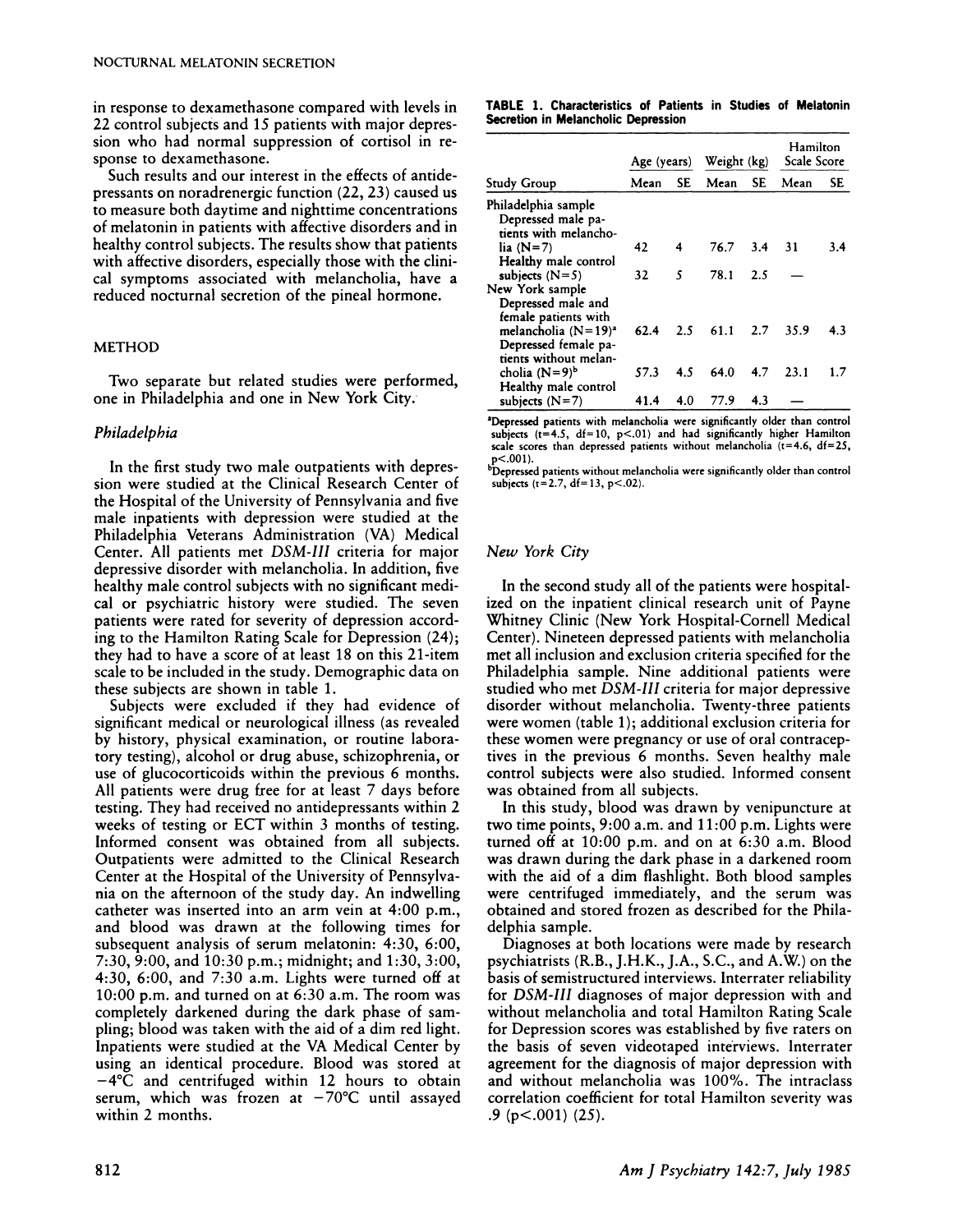#### *Dexamethasone Suppression Test*

We gave the dexamethasone suppression test (DST) to 16 depressed patients with and seven depressed patients without melancholia in the New York City sample. The test consisted of oral administration of 1 mg of dexamethasone at 11:00 p.m. within 3 nights after sampling for melatonin was completed. On the day following administration of dexamethasone, blood was drawn at 8:00 a.m. and 4:00 p.m. for determination of cortisol in plasma. A patient whose cortisol value was  $5 \mu g/d$ l or more at either time point after dexamethasone administration was considered a nonsuppressor (26).

Cortisol was determined *by* radioimmunoassay exactly as described previously (26).

# *Measurement of Melatonin*

The concentration of melatonin in serum was measured by the radioimmunoassay procedure developed by Rollag and Niswender (11). Antiserum was obtained from Dr. Mark Rollag. This antiserum uses an <sup>125</sup>I-melatonin analog purchased from MELOY Laboratories, Inc. (Springfield, Va.). This assay is very sensitive: 2.5 pg of melatonin produces approximately an 8% reduction in total counts bound to the antiserum; 50% inhibition of binding is produced by about 30 pg of melatonin. Serial dilutions of human serum show parallelism with a standard curve, and the recovery of known amounts of melatonin to human serum is about 100%.

Both serum and standard concentrations of melatonin  $(0.5 \text{ ml})$  are extracted with chloroform; the extracted sample is taken to dryness and then reconstituted with a 0.1% gelatin buffer. The reconstituted sample is washed with petroleum ether and then 300  $\mu$ I of the sample is used in the radioimmun Briefly, antibody and <sup>125</sup>I-melatonin analog are add to the samples, which incubate for 40-48 hours at 4°C. The antigen-antibody complex is precipitated by the addition of cold ethanol and collected by centrifugation at 1800 g for 30 minutes at  $4^{\circ}$ C. The <sup>125</sup>I bound is then measured by using a Beckman 4000 gamma counter. All samples and standards are assayed in triplicate.

#### *Data Analysis*

For melatonin results obtained in Philadelphia a two-way analysis of variance (ANOVA) was performed with the independent variables of diagnosis and time of sampling and the dependent variable of melatonin. Post hoc analyses used Duncan's multiple range test for comparison of multiple means.

For melatonin results obtained in New York City, two-sample t tests for parametric data, Mann-Whitney tests for nonparametric data, and Spearman's rank correlations for correlations of melatonin with age and melatonin with Hamilton scale scores were used. Pearson correlation coefficients for log-normalized distributions of melatonin and weight were calculated.

For the analysis of DST results, Fisher's exact test was used to determine differences in rates of nonsuppression versus suppression in melancholic and nonmelancholic groups, and the Mann-Whitney test was used to determine differences in melatonin between suppressors and nonsuppressors.

# **RESULTS**

#### *Philadelphia*

The concentration of melatonin in serum in the subjects, who had 11 blood samples taken over a 15 hour period, is shown in figure 1 *.* The concentration of melatonin in serum was less in all subjects when measured before the light was turned off. During the dark phase, the concentration of melatonin in serum rose in all study groups, as revealed by the significant effect of time of sampling  $(F=23.9, df=10, p<.001)$ . However, it did not rise as much in the depressed patients with melancholia, as indicated by the significant interaction between diagnosis and time  $(F=3.8,$  $df=10$ , p<.001). Post hoc analyses did not reveal any significant difference between the patients and control subjects at any individual time point. However, the mean±SE of the peak values of melatonin for each individual was less in the group of melancholic patients (53±10 pg/ml) than in the control group (89±9 pg/ml) ( $p < .05$ ,  $df = 10$ , t test).

There were slight but not significant differences in age between the patients and control subjects (table 1). However, there was no significant correlation with age and the peak value for each individual of melatonin measured in either the melancholic patients (Spearman  $r=0$ ) or the healthy control subjects (Spearman  $r=0$ ). Total Hamilton scale score did not correlate with peak melatonin values (Spearman  $r = .43$ ).

# *New York City*

The results obtained in the study group in New York City for melatonin at 1 1 :00 p.m. are shown in figure 2. Because mean±SE values obtained in male depressed patients with melancholia  $(40 \pm 10.8 \text{ pg/ml})$  were not significantly different from those measured in female depressed patients with melancholia  $(35\pm5.1 \text{ pg/ml})$ (Mann-Whitney test), results from male and female melancholic patients were combined. The mean value obtained for melancholic patients  $(36.4 \pm 4.6 \text{ pg/ml})$ was significantly lower than that measured in either control subjects (60.3  $\pm$ 8.0 pg/ml, p<.05, Mann-Whitney test) or nonmelancholic depressed patients  $(58.6 \pm 9.6 \text{ pg/ml}, \text{p} < .05, \text{ Mann-Whitney test}).$  Because all control subjects were male, their values were compared independently with those found in the five male melancholic depressed patients; these two values were not significantly different. Similarly, because all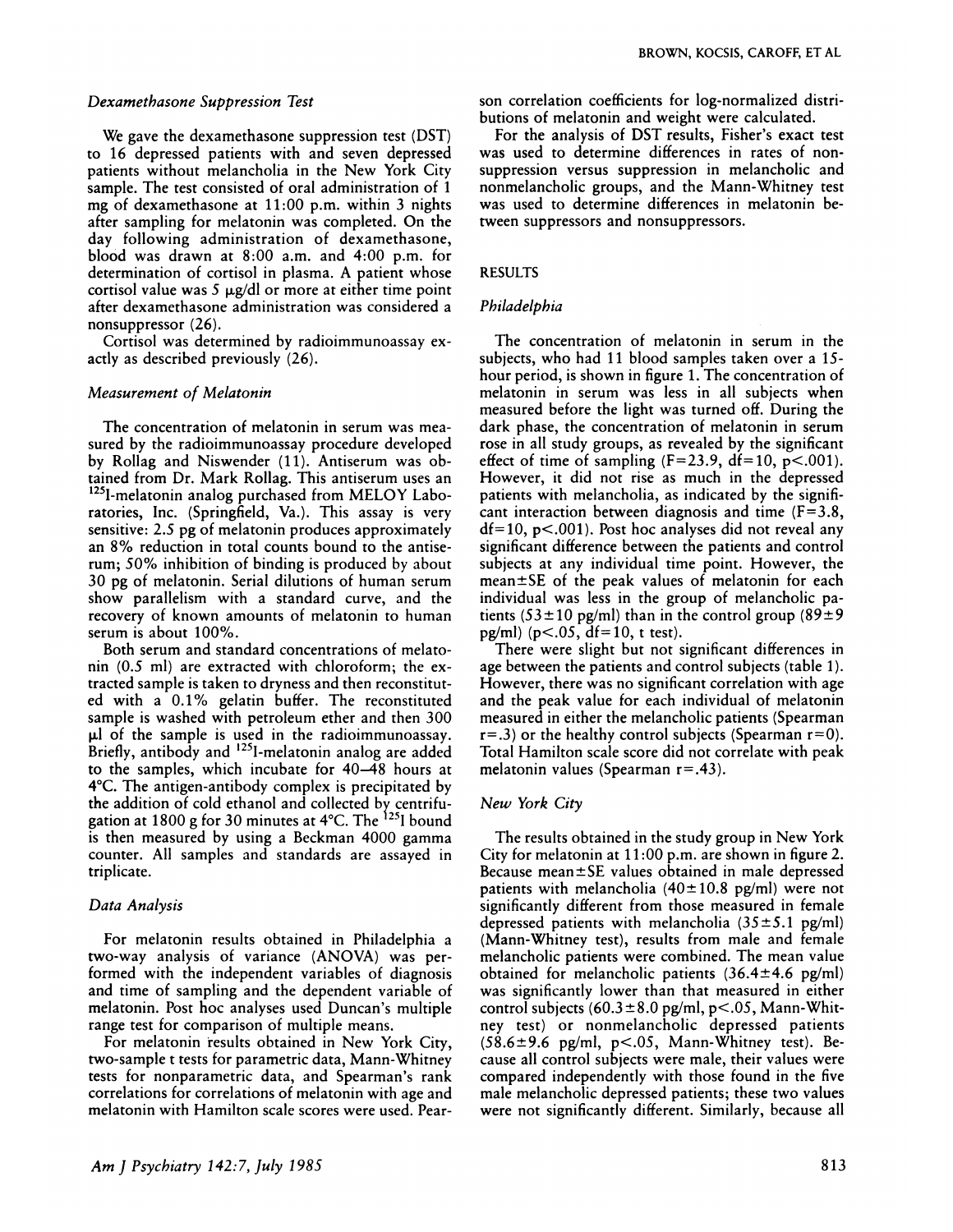**FIGURE 1. Concentration of Melatonin** in Serum **of Five Healthy Male Control Subjects and Seven Male Depressed Patients With Melancholia**



**FIGURE 2. Concentration of Melatonin in Serum of Seven Healthy** Control Subjects, 19 Depressed Patients With Melancholia, and **Nine Depressed Patients Without Melancholia at 1 1:00 p.m.**



 $A$ Range shown is mean  $\pm$  SE.

nine nonmelancholic depressed patients were female, their mean melatonin value  $(58.6 \pm 9.6 \text{ pg/ml})$  was compared with the mean of the female melancholic depressed patients. A significant difference was found  $(p<.05$ , Mann-Whitney test) between these two groups.

No significant differences in the mean $\pm$ SE 9:00 a.m. serum melatonin values were found among 18 of the melancholic depressed patients  $(14.0 \pm 2.0 \text{ pg/ml})$ , eight of the nonmelancholic depressed patients  $(15.1 \pm 2.3 \text{ pg/ml})$ , or the seven control subjects  $(14.0 \pm 2.9 \text{ pg/ml})$ . (We missed getting the morning sample for one of the 19 melancholic depressed patients and one of the nine nonmelancholic depressed patients.)

There were no significant correlations between melatonin measured at 11:00 p.m. and age for melancholic patients, control subjects, nonmelancholic patients, or the entire sample (Spearman r ranged from - *.* 1 to .6). The Pearson correlation coefficient for log-normalized distributions of melatonin levels at 11:00 p.m. and weights in all depressed patients was  $-.12$  $(df=26, p>0.5)$ . Although there was no significant correlation between melatonin at 11:00 p.m. and total Hamilton scale scores (Spearman  $r = -.29$ , p>.1) for all patients, total Hamilton scale scores were greater in melancholic than in nonmelancholic patients (table 1).

#### *Dexamethasone Suppression Test*

Of the 16 melancholic patients given the DST, 13 were nonsuppressors. In contrast, of six nonmelancholic patients given the DST, only one was a nonsuppressor. This difference in results of the DST between the melancholic patients and the nonmelancholic patients was significant  $(p<.05$ , Fisher's exact test). However, no significant reduction in values of melatonin measured at 11:00 p.m. was found in those who were nonsuppressors  $(41.3 \pm 6.2 \text{ pg/ml})$  compared with the values in suppressors  $(44.7\pm7.4$  pg/ml) (p>.7, Mann-Whitney test).

#### DISCUSSION

The major finding from these studies was lower nocturnal concentrations of serum melatonin in patients with major depressive disorder, melancholic subtype, compared with that measured in either healthy control subjects or patients with major depression without melancholia.

This is seen most clearly in the study conducted in Philadelphia, in which serum samples were taken frequently through the night. The nocturnal rise of melatonin in the male melancholic patients was significantly lower than that measured in healthy male control subjects. This study did not include any nonmelancholic depressed patients. However, the one conducted in New York City did, and the value of melatonin measured at 11:00 p.m. in depressed female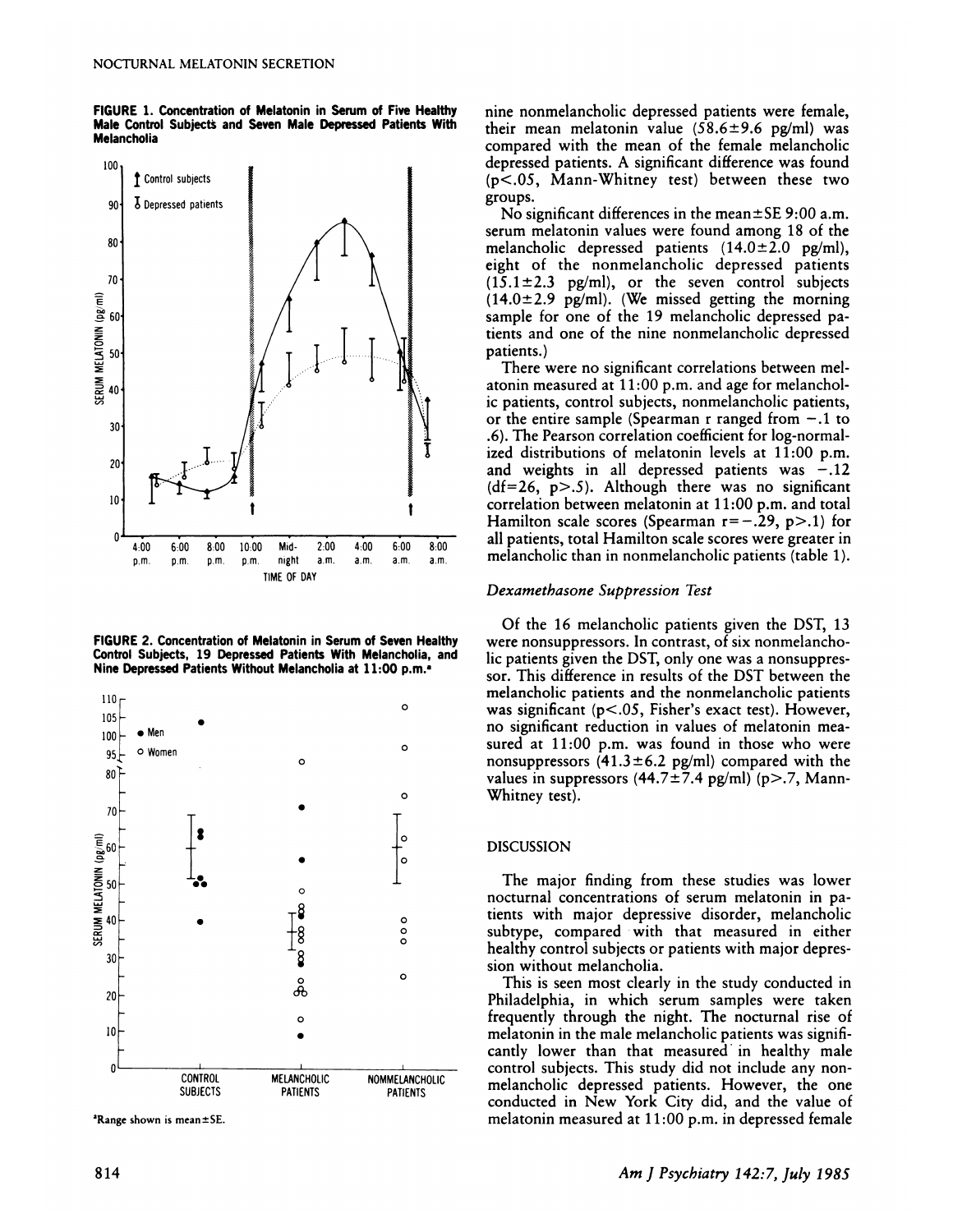patients with melancholia was significantly lower than that seen in depressed female patients without melancholia. Due to the small number of male melancholic patients studied in New York City, the value measured in these patients at 11:00 p.m. was not significantly different from that measured in the male control subjects. However, comparison of the values obtained in the male subjects studied in New York City shows excellent agreement with those obtained in the male subjects studied in Philadelphia (figure 1). Furthermore, the value obtained in the combined groups of male and female melancholic depressive patients was significantly lower than that measured in the male control subjects. Others (27-29) have shown minimal effects of gender on concentrations of melatonin in serum. Beck-Friis et al. (29) have shown, further, that not only are the minimal effects of gender unlikely to account for decreased nocturnal melatonin in depressive patients but the small effects of age and season are unlikely to account for the large effect of depression. Consequently, we think that all these results are consistent with the view that melancholic depressive patients have a reduced nocturnal rise of melatonin.

Although others have reported altered melatonin concentrations in major depression, this study, to our knowledge, is the first demonstration of an association between a diminished nocturnal rise of melatonin and the diagnosis of melancholia, a subtype of major depressive disorder.

Jimerson et al. (16) measured urinary melatonin levels in six patients with primary affective disorder before and after sleep deprivation. They were unable to demonstrate any abnormality using a relatively insensitive bioassay. Lewy et al. (20) reported that melatonin levels were higher in bipolar patients in their manic phase than in their depressed phase. Wetterberg et al. (17) found lower melatonin levels at midnight and 2:00 a.m. but not at 6:00 a.m. in a patient during one of many suicidal depressed episodes, in addition to an increase in cortisol secretion. Similar to our results, the absence of a nocturnal increase in melatonin was noted by Mendlewicz et al. (19) in three of four severely depressed women during depression and again 4 to 6 weeks later, after recovery. However, because they reported daytime melatonin levels on the order of 100 pg/ml, the validity of the assay used in the studies by Mendlewicz et al. must be questioned.

Wetterberg (21) reported an association between high serum cortisol, abnormal DST results, and low melatonin levels in acute depressive episodes. Even remitted, euthymic patients with normalization of cortisol levels continued to show low melatonin levels 6 weeks after recovery. Branchey et al. (30) also reported a similar association of cortisol hypersecretion and lowered melatonin with normalization of hypothalamic-pituitary-adrenal function but not melatonin after clinical recovery in three patients. In our study we noted an association between symptoms associated with melancholia and nonsuppression in the DST. In spite of this, we did not find any difference in the value of melatonin measured at 11:00 p.m. between DST suppressors and nonsuppressors. This result is at variance with that of Wetterberg (21). One reason for this might be that our values for melatonin were obtained at 11:00 p.m., which is clearly before the peak nocturnal value (figure 1). In the studies of Wetterberg (21), values for melatonin were taken at 2:00 a.m. and probably reflect peak values. Further studies are needed to clarify the nature, if any, of the association between abnormalities in hypothalamicpituitary-adrenal activity and pineal function.

The reduced values of melatonin in the melancholic depressive patients were confined to the nocturnal values. Samples taken at 9:00 a.m. from the study group in New York City or serum taken between 4:30 and 9:00 p.m. from the groups in Philadelphia did not show even a trend for the melatonin concentration to be lower in the melancholic depressive patients than that in the control subjects. In contrast to these results, Wirz-Justice and Arendt (18) reported lower values of melatonin in six unipolar depressive patients compared with 12 normal control subjects in serum taken at 8:00 a.m.

Interestingly, Carroll (31) has reported DST nonsuppression to be particularly associated with melancholia, although the specificity of this finding remains controversial according to both previous and subsequent reports (26, 32, 33). Conflicting results on this issue may be partly related to the difficulty in operationalizing criteria for melancholia or an endogenous subtype  $(34)$  as well as differences in populations (e.g., age, severity of illness, inpatient or outpatient status), dose of dexamethasone, timing of DST during admission, etc. (26). In this regard it should be noted that virtually all melancholic patients in this study displayed significant degrees of psychomotor disturbance and self-reproach, in addition to lack of responsiveness to an initial drug-free period of treatment. Indeed, a high incidence of DST nonsuppression associated with melancholia but not a high degree of concordance between this abnormality and diminished nocturnal melatonin secretion was found.

Mechanisms underlying the decreased nocturnal rise in melatonin in melancholia are still unknown. There is evidence that depression may be associated with elevated sympatho-adrenal activity (35-38), and such activity, if prolonged, might cause subsensitivity of pineal  $\beta$  receptors. It would be useful to measure serum catecholamines and melatonin together in future studies. Alternatively, low nocturnal levels of melatonin might be an expression of a generalized defect in sensitivity of  $\beta$ -adrenergic receptors or of sympathetic transmission.

The diagnostic specificity of this finding of decreased nocturnal secretion of melatonin is unknown. One report (39) showed no decrease in nighttime melatonin in schizophrenia; another (40) showed decreased midnight secretion in schizophrenia, but this was primarily a function of differences between groups in body weight.